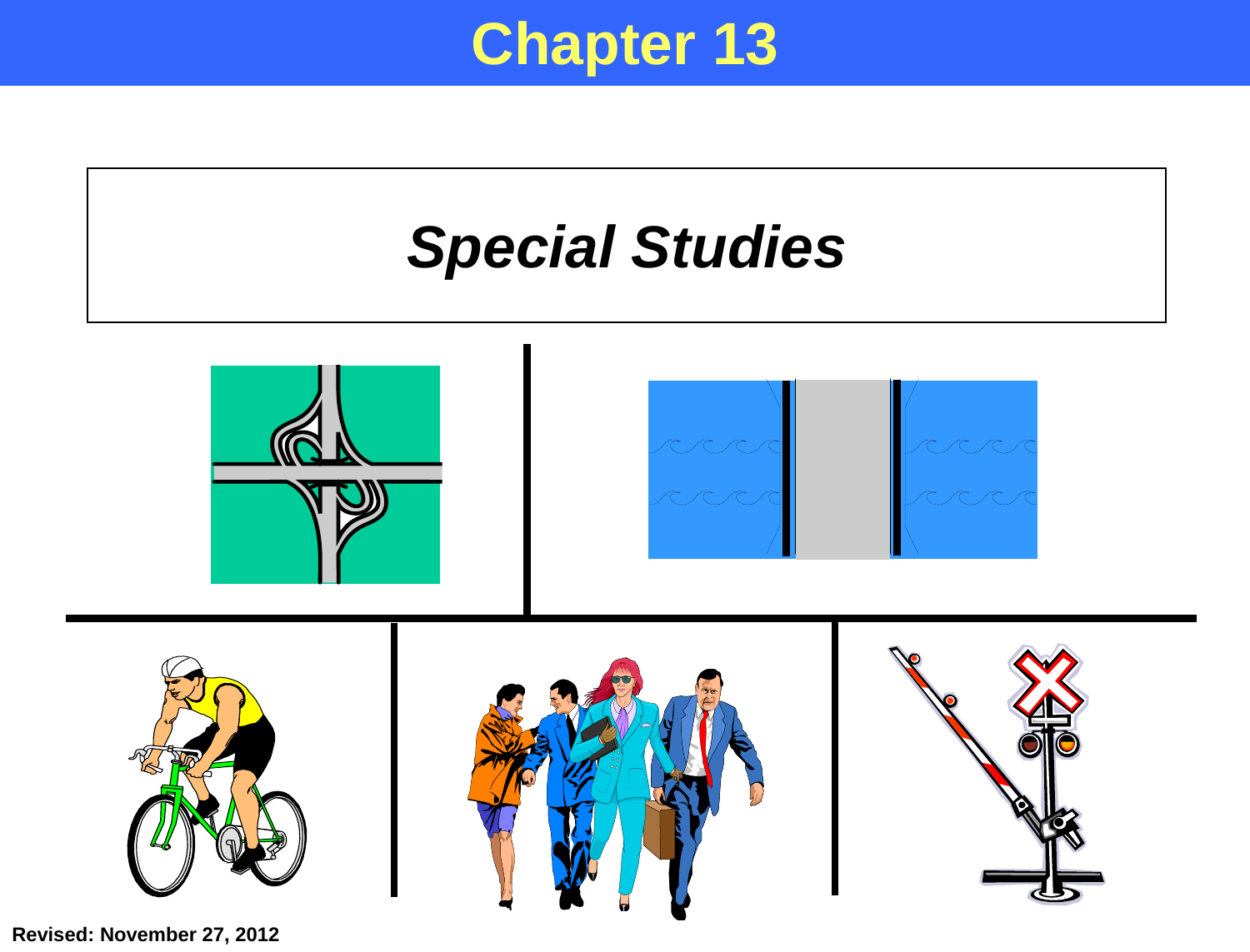## **Special Studies**

Several types of studies deviate from standard practices such as the following…

- Interchanges
- Bridges
- At-grade railroad crossings
- Non-motorists (pedestrians and bicyclists)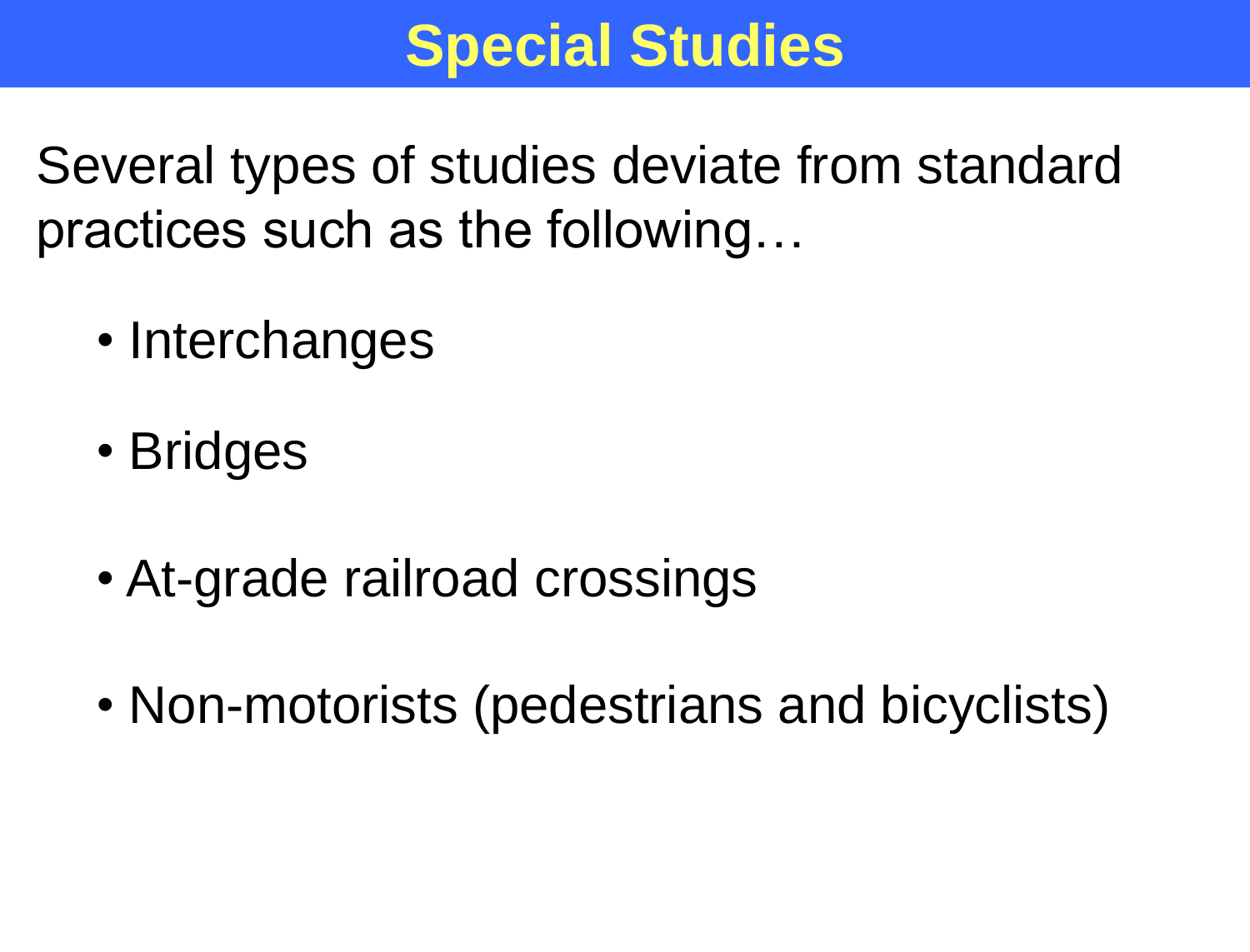# **Interchange Studies**

• Should be performed as strip studies

• Consider length of ramps along mainline route when identifying beginning and ending mileposts

• Crash reports should always be reviewed to determine where they actually occurred (mainline or ramps)

• Crashes where the "On" road is the same as the "From" road usually indicate that the crash occurred on a ramp (i.e. "on US 1 from US 1") – the officer's narrative and sketch will need to be reviewed to differentiate between specific ramps

• Note that it may NOT be possible to definitively determine the location of a given crash, even with the crash report information (engineering judgment is sometimes required to choose the most probable location of the crash)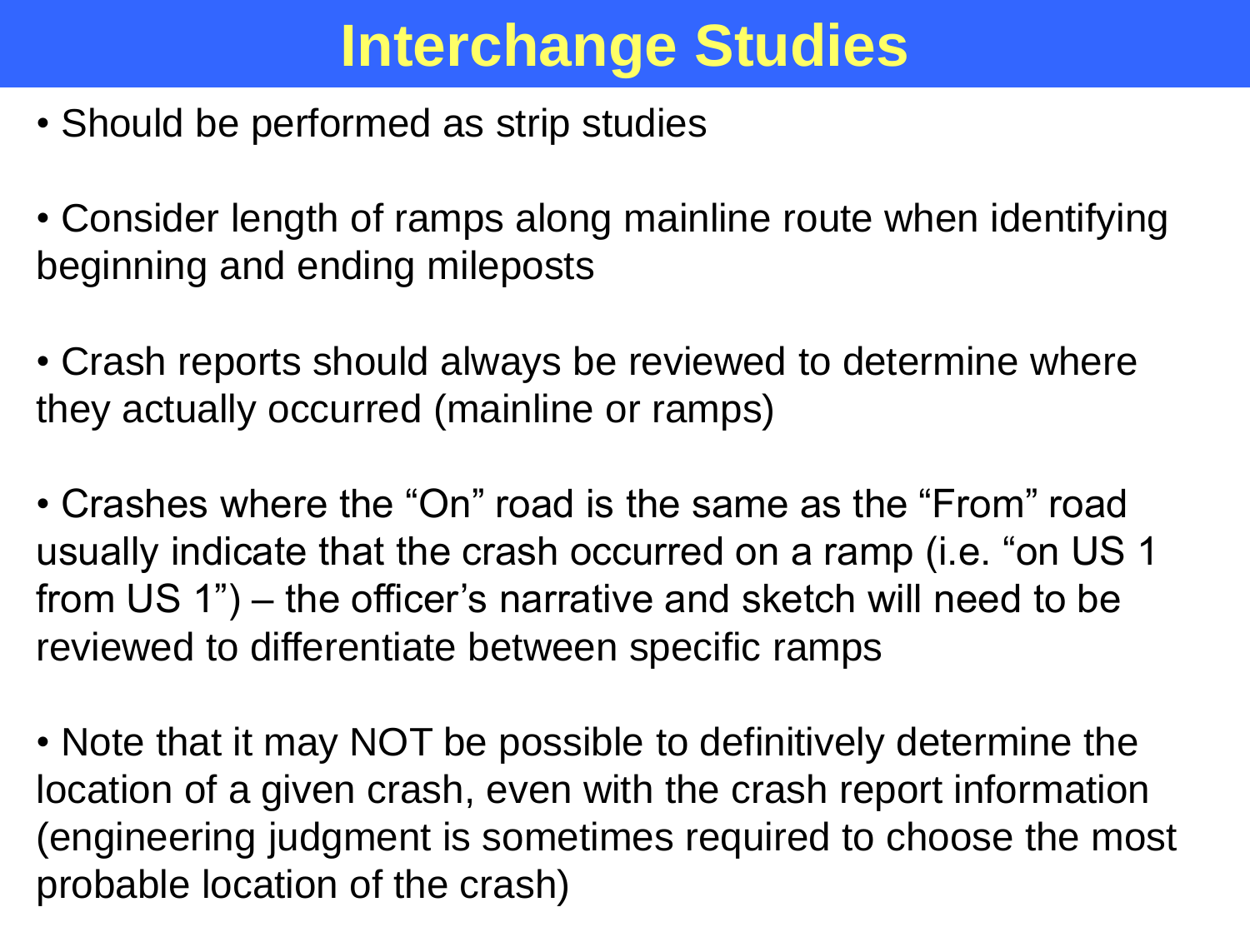### **Interchange Example**



**If a crash was reported as occurring on I 40, 100 feet from NC 54 AND the crash was noted as occurring on a ramp, the crash could have actually occurred at A or B.**

**If a crash was reported as occurring on I 40, 100 feet from NC 54 AND it was not noted whether or not the crash occurred on a ramp, the crash could have actually occurred at A, B, C or D.**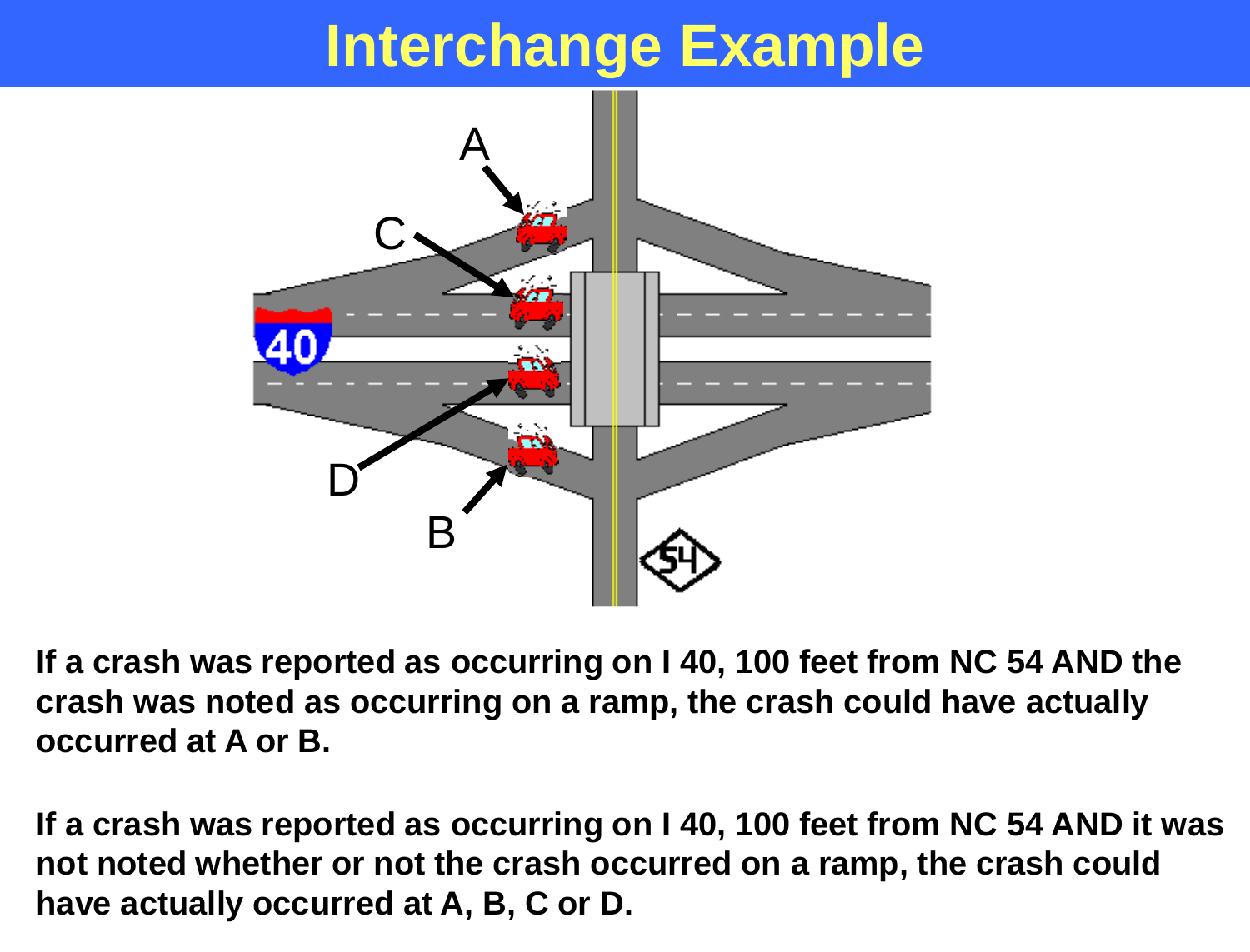#### **Ramp Example**

**Below is portion of a crash report for a crash that occurred on a ramp. This information can be reviewed to determine the relative location of the crash.**

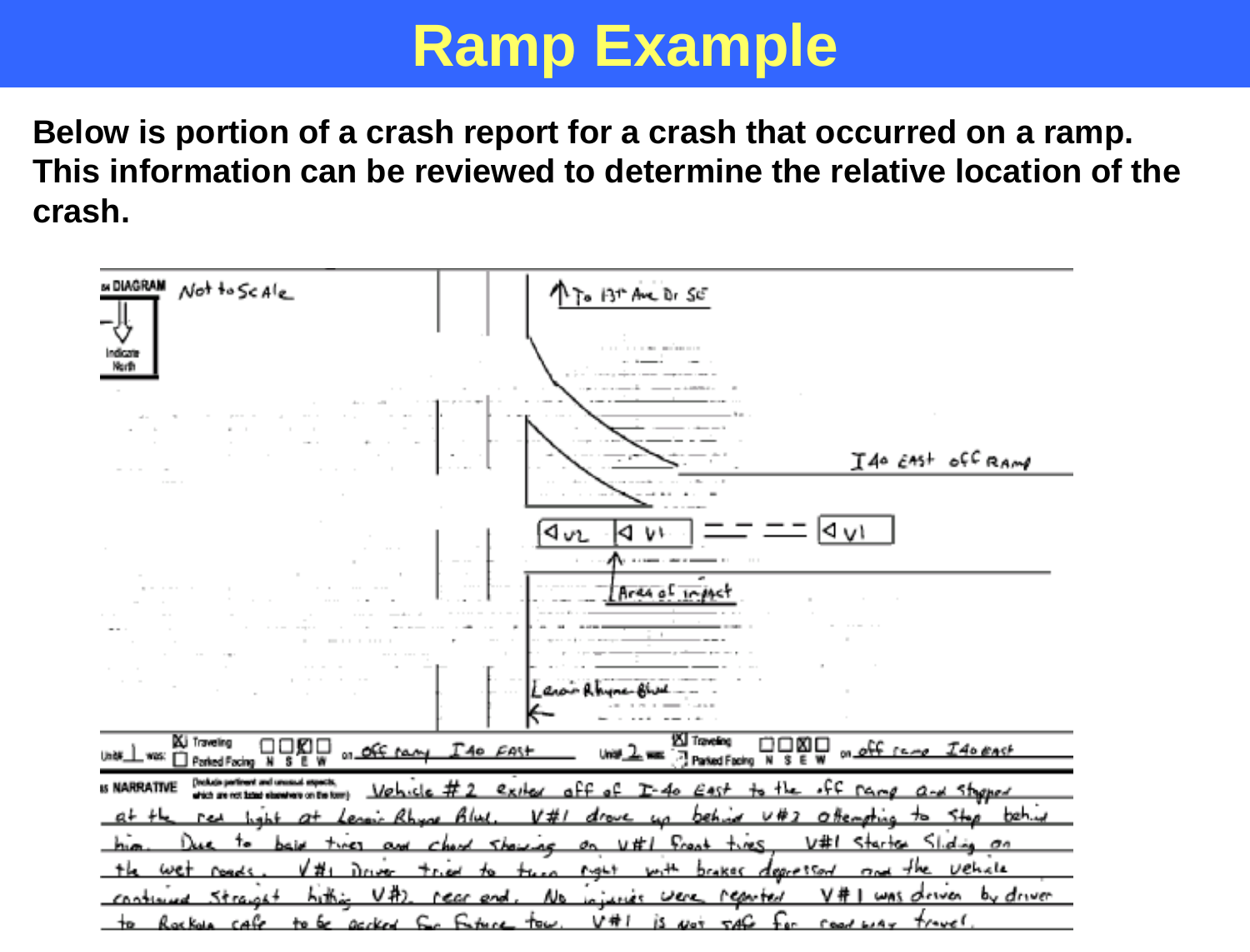# **Bridge Studies**

• **Specifically performed to identify crashes occurring on or adjacent to bridges**

• **Generally used for rural locations as these areas may be miles from nearby intersecting routes**

• **Rural bridge related crashes generally occur in the approach areas and not on the structure itself**

• **The length of a bridge study is generally the length of the structure plus 500 feet on either end (this length can be adjusted depending on the approach conditions, skew, nearby intersections, etc.)**

• **For rural bridge locations, start "large" (i.e. run an initial study and fiche between features on either side of the bridge) to identify crashes on or near the bridge, then do the actual study (length ± 500 feet) and add any crashes identified in the "large" study but not in the final study**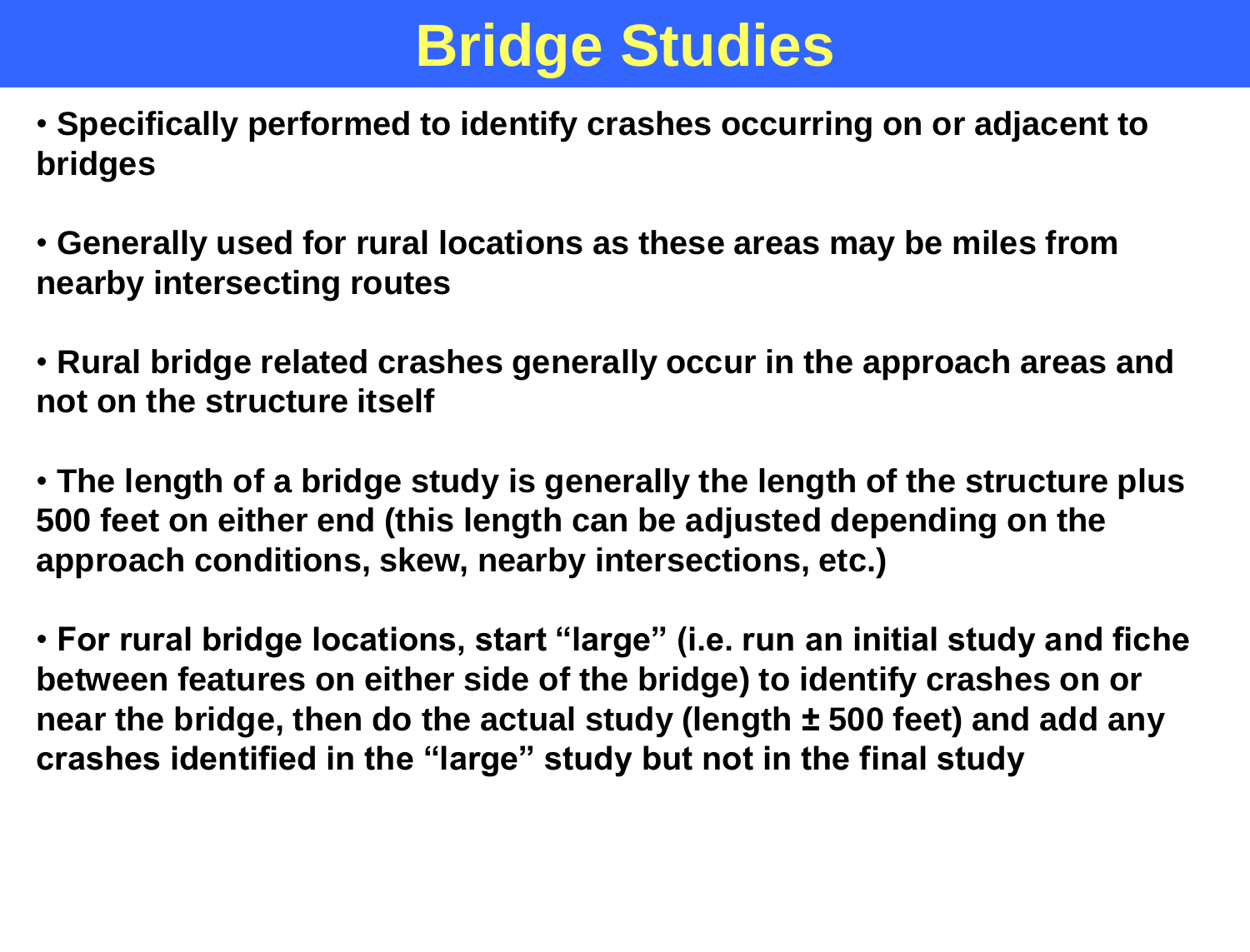## **Bridge Example**



**1. Start "large" – between nearby features**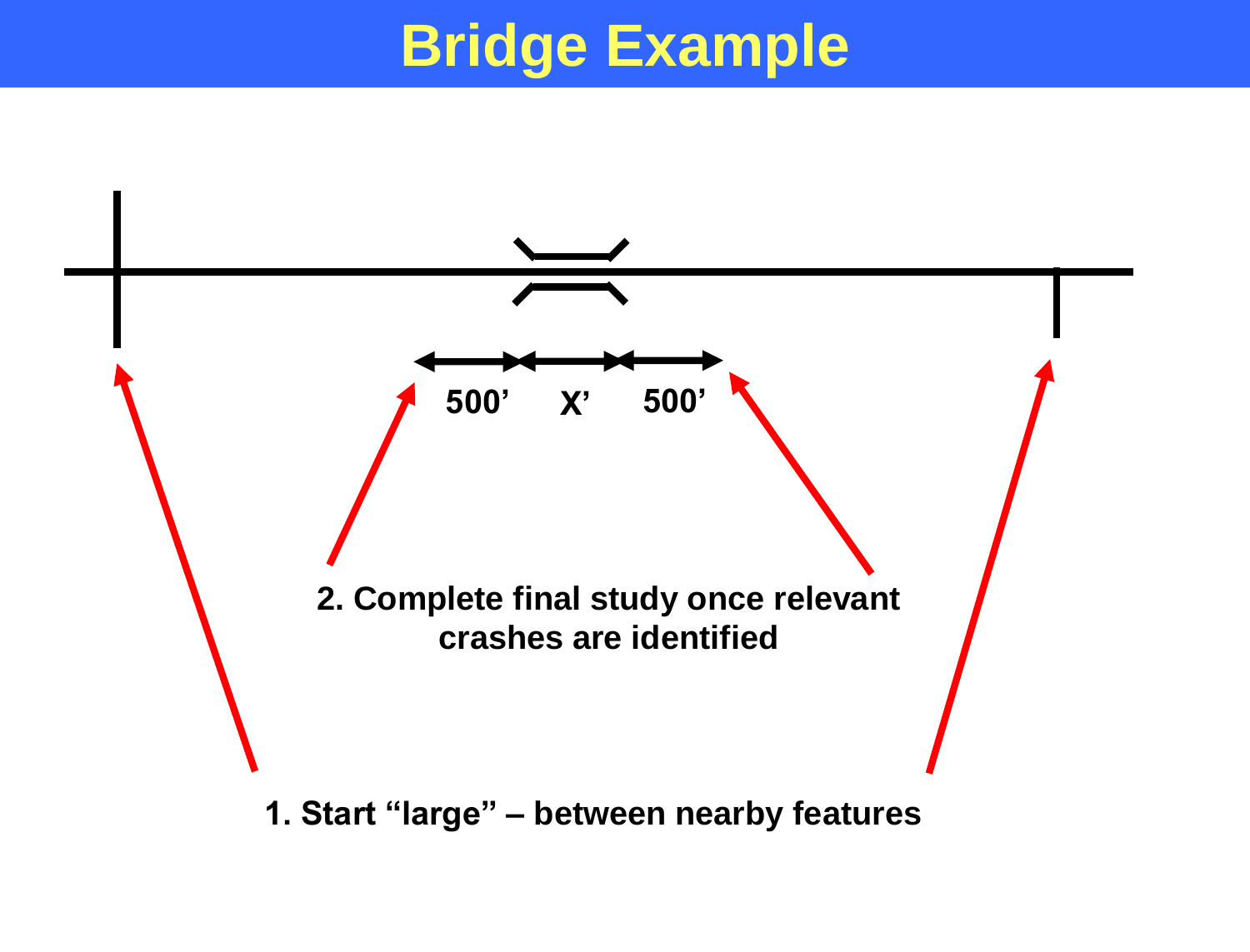## **At-Grade Railroad Crossing Studies**

• Specifically performed to identify crashes occurring on or adjacent to at-grade railroad crossings

• Generally used for rural locations as these areas may be miles from nearby intersecting routes

• There is no standard length for a study study as it generally depends on the influence area of the crossing (such as approach conditions, skew, nearby intersections, etc.)

• For rural locations, start "large" (i.e. run an initial study and fiche between features on either side of the crossing) to identify crashes on or near the crossing, then do the actual study and add any crashes identified in the "large" study but not in the final study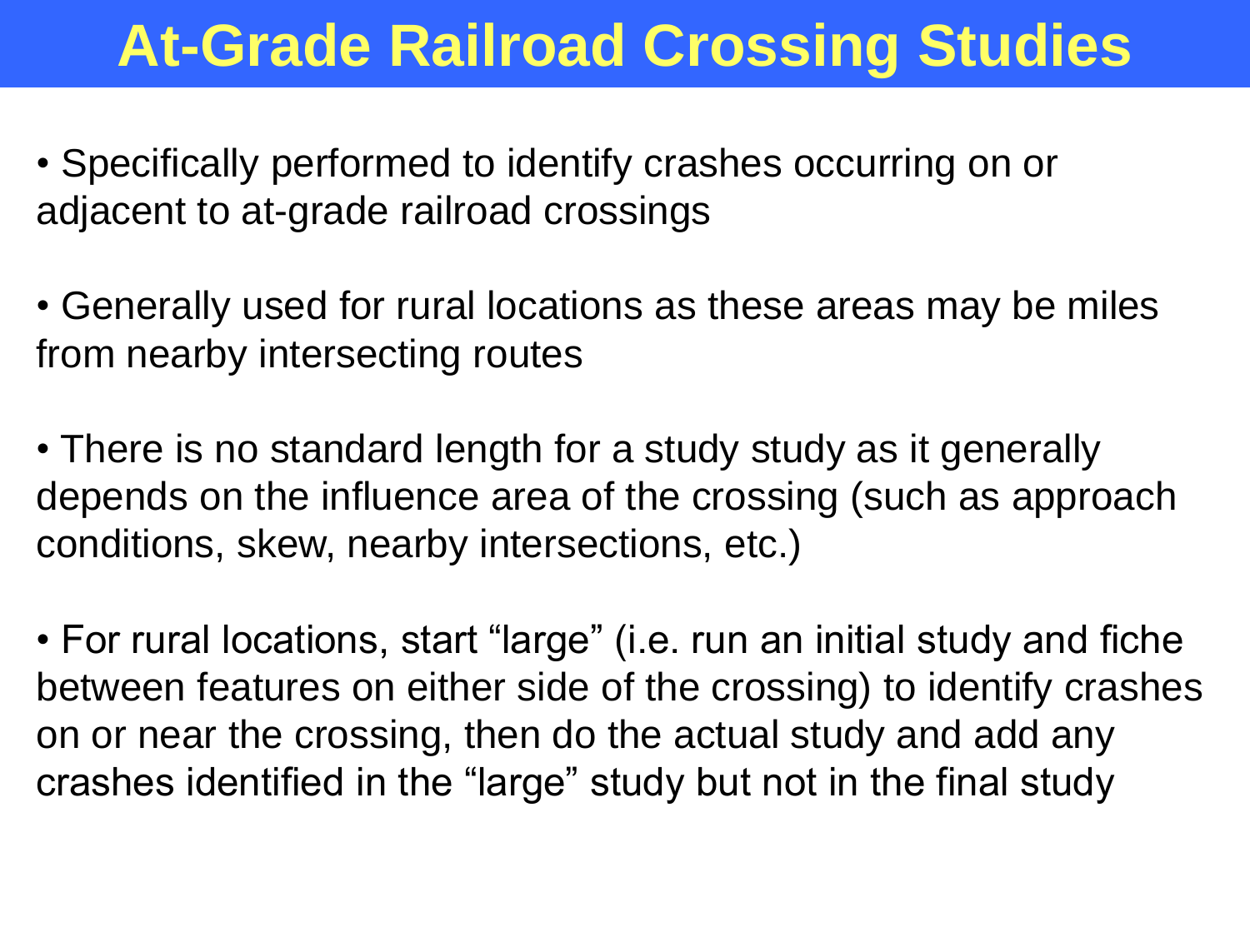## **At-Grade Railroad Crossing Example**



**1. Start "large" – between nearby features**